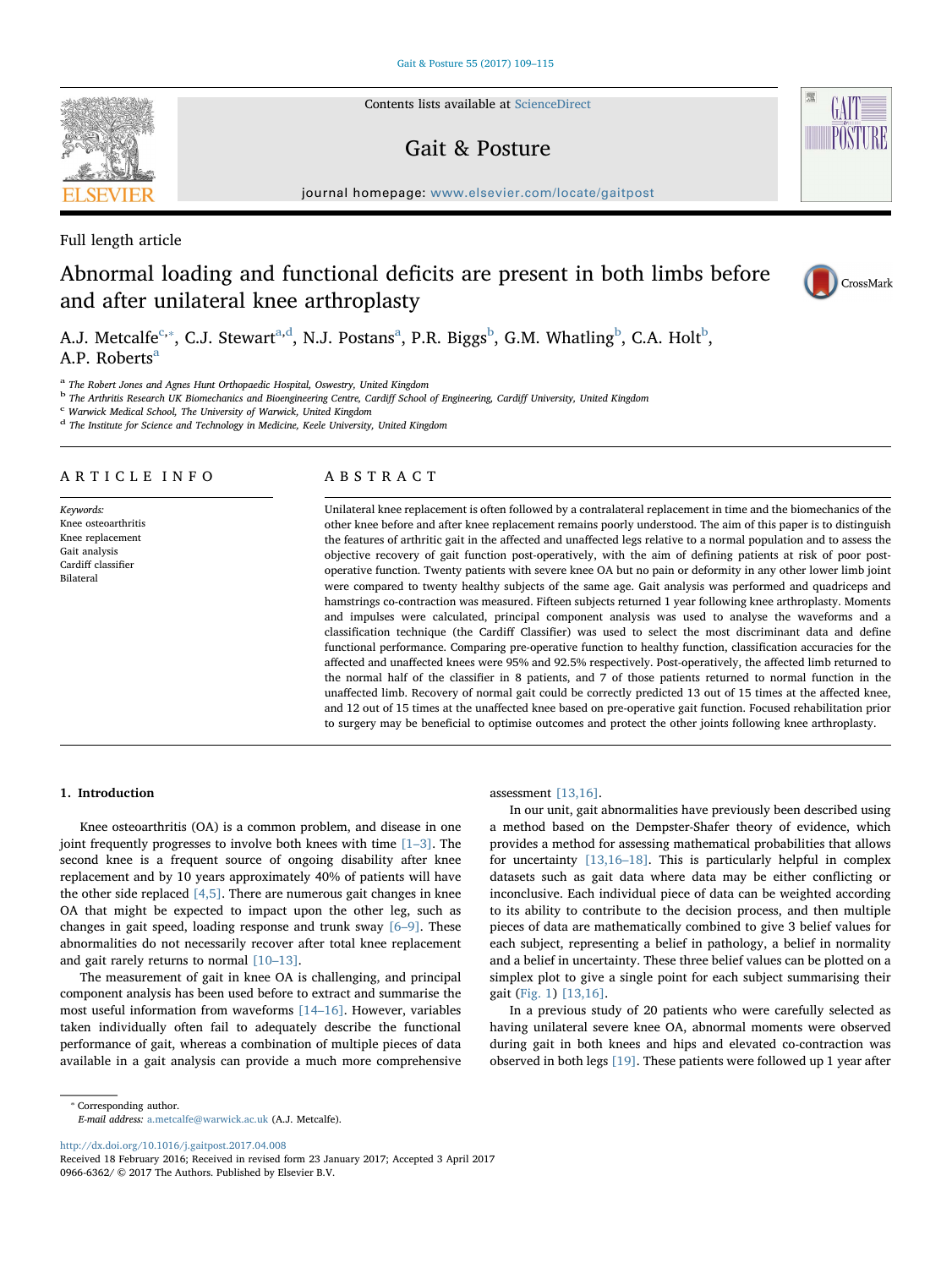<span id="page-1-0"></span>

Fig. 1. Example of a Cardiff Classifier simplex plot for a single patient demonstrating an improvement in function, with the red cross representing the pre-operative position and the black square representing the post-operative position. The position in the plot is established according to three belief values: B{OA}; B{Normal} and; B{Uncertainty}. These values are represented by the distance of the thick dotted lines in the diagram and are the shortest distances between the plotted point and the edges of the triangle. (For interpretation of the references to colour in this figure legend, the reader is referred to the web version of this article.)

#### <span id="page-1-1"></span>Table 1

Demographics, temporal parameters and limb alignment in the study population and controls. Expressed as mean ( $\pm$  SD).

|                                 | Pre-operative     | Post-operative     | Healthy<br>Controls |
|---------------------------------|-------------------|--------------------|---------------------|
| Age (at pre-operative<br>visit) | 67.8 (7.2)        | n/a                | 68.3 (5.9)          |
| <b>BMI</b>                      | 31.4 (4.0)        | n/a                | 26.3(3.6)           |
| Male:Female                     | 6:9               | n/a                | 10:10               |
| Gait Speed $(ms^{-1})$          | 0.97(0.20)        | 1.12(0.18)         | 1.33(0.21)          |
| Cadence (steps/min)             | 107(10)           | 114 (8)            | 118 (9)             |
| Stance percentage               |                   |                    |                     |
| Affected limb                   | 62.3% (2.1%)      | 62.0% (1.8%)       | 60.5% (1.6%)        |
| Unaffected Limb                 | 64.6% (2.8%)      | 62.1% (2.4%)       |                     |
| Step Width (cm)                 | 19.0 (4.2)        | 18.0 (4.2)         | 15.5(3.4)           |
| Limb Alignment                  |                   |                    |                     |
| Affected Limb                   | $3.3^\circ$ Varus | $0.4^\circ$ Varus  | $0.1^\circ$ Valgus  |
|                                 | $(5.4^{\circ})$   | $(4.2^{\circ})$    | $(2.9^{\circ})$     |
| Unaffected Limb                 | 1.2° Valgus       | $0.4^\circ$ Valgus |                     |
|                                 | $(2.6^{\circ})$   | $(2.5^{\circ})$    |                     |
|                                 |                   |                    |                     |

knee arthroplasty and provisional results in terms of joint moments and co-contraction were published in an extended conference paper (prior to completion of the full data set) [\[20\]](#page-6-0). However, the use of principal component analysis and classification of the data allows for a much more comprehensive analysis of gait and functional deficiencies in this group, including the relationship between objectively assessed function before and after arthroplasty. This would be expected to improve our understanding of functional deficiencies in either limb that may be targeted by rehabilitation, to establish the inter-relationship in biomechanics between the two limbs, and to better describe the changes in gait before and after knee surgery.

The aim of this paper is to review the final results of the study, to distinguish the primary features of arthritic gait in both the affected and unaffected legs relative to a normal population and to assess the objective recovery of gait function post-operatively, with the aim of defining patients who might be at risk of poor post-operative function.

### 2. Methods

### 2.1. Recruitment and patient selection

The recruitment and gait analysis process has been described in previous papers and will be summarised briefly here [\[19,20\].](#page-5-6) The study was approved by the Local Research Ethics Committee and full informed consent was taken. The radiographs and clinical notes of 610 consecutive patients on the arthroplasty waiting list of two local hospitals were reviewed. The inclusion criteria were patients with medial compartment disease on the waiting list for unilateral total or uni-compartmental knee replacement. The exclusion criteria were: Any past or present history of discomfort in any other lower limb joint than the one for replacement (assessed by direct questioning, assessment of the clinical notes, and a formal examination by an orthopaedic surgeon); current lower back pain; previous surgery or trauma to the lower limbs, pelvis or spine; medical co-morbidities affecting gait; neurological disease; diabetic neuropathy; age over 85; and BMI over 40.

Twenty patients were included in the study and underwent gait analysis and electromyography. Twelve months after the joint replacement, patients invited to re-attend for a repeat assessment. WOMAC and Oxford scores were recorded at each visit.

For a control group, twenty subjects between the ages of 60 and 85 were recruited, although a younger-aged control group (age 20–60) was used for the EMG analysis, as discussed previously [\[19\]](#page-5-6). The control subjects all had no history of lower limb pains or disorders, no history of stroke or neurological disease and all had BMIs of less than 40.

### 2.2. Gait analysis protocol

The gait laboratory has 12 Vicon Mx2 Cameras sampled at 100 Hz and three AMTI force plates sampled at 1000 Hz. The plug-in gait marker set was used. The knee alignment device was used to define the knee centre. Subjects were requested to walk barefoot at self-selected speed. Markers were then removed and surface electrodes were placed over the palpable muscle bulk of the vastus medialis, vastus lateralis, semitendinosus and biceps femoris muscles of both legs. Electromyographic data was collected at 1000 Hz for six walking trials at self-selected speed.

External peak and mid-stance moments and moment impulses normalised to height and weight. Adduction moment impulses were calculated by integrating the whole of positive section of the curve between heel strike and toe-off [\[21\].](#page-6-1) Limb alignment in the coronal plane was calculated using the marker data, saving the potential radiation dose associated with x-rays [\[20\].](#page-6-0) Other authors have previously demonstrated good correlation between limb alignment measured using radiographic and marker-based techniques [\[22,23\]](#page-6-2).

Co-contraction was calculated at 100 points through stance for the medial quadriceps and hamstrings and the lateral quadriceps and hamstrings separately. The formula that was used was described previously by Lewek et al. and Ramsey et al., although values for the whole of stance were taken, rather than focusing on early stance only [\[19,20,24,25\].](#page-5-6)

### 2.3. Statistical analysis and classification

Data was processed using Excel 2007 (Microsoft, USA) and SPSS v16.01 (SPSS Inc, Illinois, USA) was used for all statistical calculations. Significance testing was performed using paired t-tests (for the pre-to post-operative comparisons) and independent sample t-tests (for the post-operative to control comparison) with alpha set at 5%. For the assessment of moments, the adduction moment impulse at the unaffected knee was defined a priori as the primary analysis and all other analyses were considered secondary exploratory analyses. As a result of this, multiple testing corrections were not performed, however these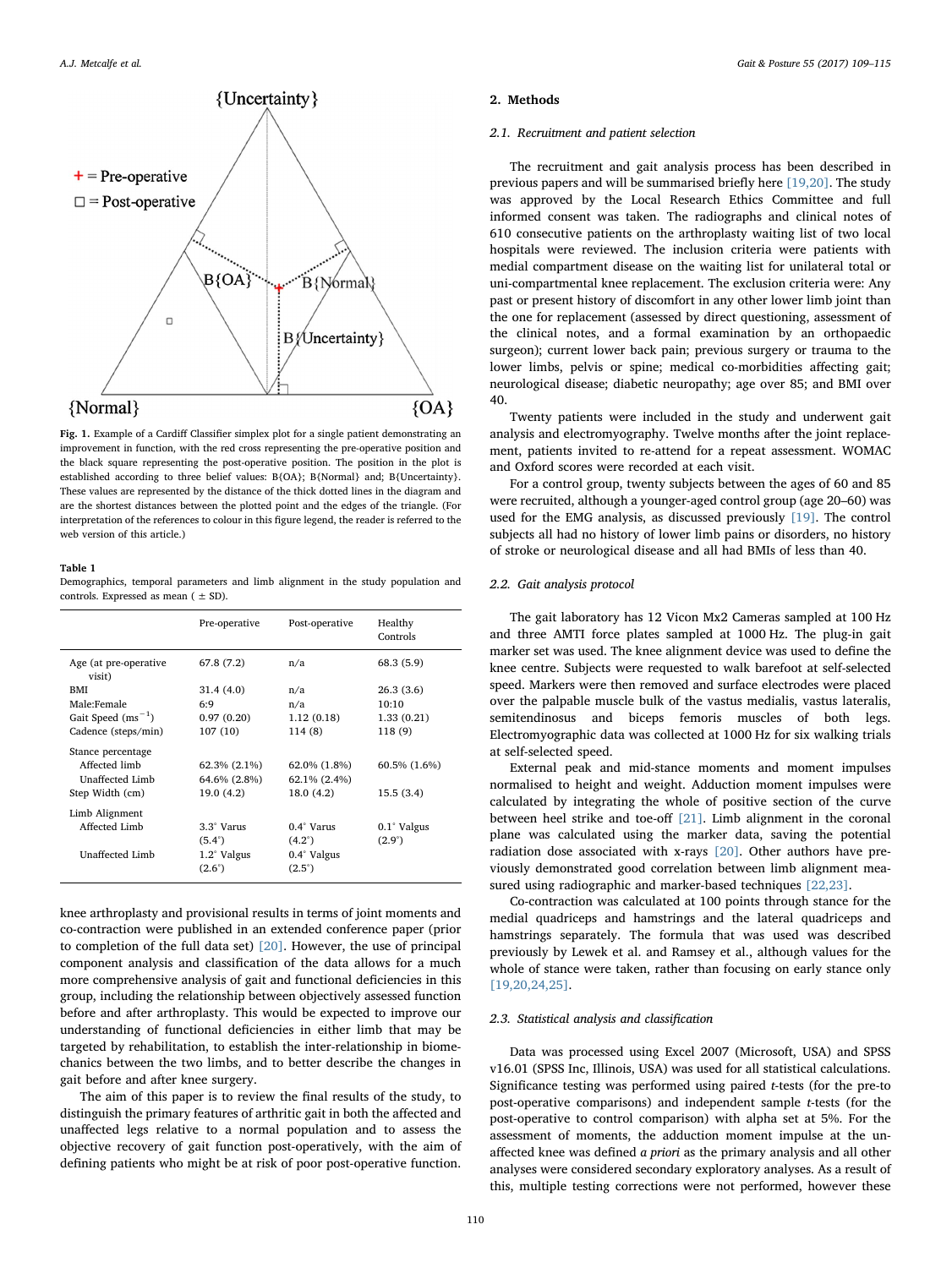#### <span id="page-2-2"></span>Table 2

Moments and co-contractions pre-and post-operatively expressed as mean  $( \pm 95\%$  confidence interval).

|                                           | Pre-op Mean $( \pm 95\% CI)$ | Post-op Mean $($ $\pm$ 95%CI) | Controls Mean $($ $\pm$ 95%CI) | Pre-Post change <i>p</i> -values | Post-op to control <i>p</i> -values |  |  |  |
|-------------------------------------------|------------------------------|-------------------------------|--------------------------------|----------------------------------|-------------------------------------|--|--|--|
| Hip Adduction Moments (N m/BW Ht)<br>Peak |                              |                               |                                |                                  |                                     |  |  |  |
| Affected side                             | 4.38 (0.72)                  | 4.40(0.51)                    | 4.71 (0.33)                    | $p = 0.973$                      | $p = 0.202$                         |  |  |  |
| Unaffected side                           | 4.70 (0.49)                  | 4.87(0.46)                    |                                | $p = 0.383$                      | $p = 0.332$                         |  |  |  |
| Mid-stance                                |                              |                               |                                |                                  |                                     |  |  |  |
| Affected side                             | 3.82(0.54)                   | 3.43(0.45)                    | 2.70(0.29)                     | $p = 0.155$                      | $p = 0.010^{*}$                     |  |  |  |
| Unaffected side                           | 3.66(0.52)                   | 3.46(0.35)                    |                                | $p = 0.203$                      | $p = 0.005$                         |  |  |  |
| Knee Adduction Moments (N m/BW Ht)        |                              |                               |                                |                                  |                                     |  |  |  |
| Peak                                      |                              |                               |                                |                                  |                                     |  |  |  |
| Affected side                             | 3.11(0.40)                   | 2.52(0.31)                    | 3.09(0.42)                     | $p = 0.021$                      | $p = 0.037$                         |  |  |  |
| Unaffected side                           | 2.78(0.36)                   | 2.88(0.44)                    |                                | $p = 0.654$                      | $p = 0.464$                         |  |  |  |
| Mid-stance                                |                              |                               |                                |                                  |                                     |  |  |  |
| Affected side                             | 2.25(0.43)                   | 1.58(0.34)                    | 0.94(0.25)                     | $p = 0.003$ **                   | $p = 0.004$                         |  |  |  |
| Unaffected side                           | 1.70(0.35)                   | 1.55(0.30)                    |                                | $p = 0.352$                      | $p = 0.008$                         |  |  |  |
| Adduction Moment Impulse (N m s/BW Ht)    |                              |                               |                                |                                  |                                     |  |  |  |
| Hip                                       |                              |                               |                                |                                  |                                     |  |  |  |
| Affected side                             | 2.05(0.33)                   | 1.84(0.20)                    | 1.76(0.13)                     | $p = 0.164$                      | $p = 0.646$                         |  |  |  |
| Unaffected side                           | 2.34(0.29)                   | 1.98(0.16)                    |                                | $p = 0.003$                      | $p = 0.045$                         |  |  |  |
| Knee                                      |                              |                               |                                |                                  |                                     |  |  |  |
| Affected side                             | 1.32(0.19)                   | 0.89(0.17)                    | 0.84(0.12)                     | $p < 0.001$ <sup>**</sup>        | $p = 0.418$                         |  |  |  |
| Unaffected side                           | 1.09(0.18)                   | 0.99(0.16)                    |                                | $p = 0.132$                      | $p = 0.164$                         |  |  |  |
| Medial Co-contraction Index               |                              |                               |                                |                                  |                                     |  |  |  |
| Affected side                             | 0.27(0.03)                   | 0.22(0.03)                    | 0.14(0.02)                     | $p = 0.018$                      | $< 0.001$ **<br>D.                  |  |  |  |
| Unaffected side                           | 0.18(0.03)                   | 0.18(0.04)                    |                                | $p = 0.74$                       | $p = 0.17$                          |  |  |  |
| Lateral Co-contraction Index              |                              |                               |                                |                                  |                                     |  |  |  |
| Affected side                             | 0.28(0.04)                   | 0.24(0.04)                    | 0.15(0.03)                     | $p = 0.071$                      | $p = 0.003$                         |  |  |  |
| Unaffected side                           | 0.22(0.05)                   | 0.21(0.04)                    |                                | $p = 0.74$                       | $p = 0.016$                         |  |  |  |
|                                           |                              |                               |                                |                                  |                                     |  |  |  |

<span id="page-2-0"></span>\* Significant ( $p < 0.05$ ).

<span id="page-2-1"></span>\*\* Highly significant (p < 0.01).

analyses should be considered exploratory only and should be interpreted with that in mind.

Twenty-two kinematic and kinetic waveforms from the hip, knee and ankle and 5 temporal gait parameters were extracted. The waveforms for the affected legs of the pre-operative OA subjects and the right legs of the control group were analysed using principal component analysis, according to methods described previously [\[14,26\].](#page-5-4) The same analysis was then performed for the unaffected legs of OA patients and the left legs of the control group. The coefficient of variation was calculated between each data-point of the original waveform, and its new PC score. The PCs were then selected and interpreted based on the region of the original waveform where they represented at least 50% of the variation [\[27,28\].](#page-6-3) The application of this criteria gave between 1 and 4 PC's for each waveform.

The principal component scores of all of the selected waveforms for the affected legs and the 5 temporal parameters were entered into a training process for a Dempster-Shafer classifier [\[13,16\].](#page-5-5) A ranking process was performed in which variables that best distinguished between OA and normal groups (using a leave one out validation method) were ranked highest. Based on previous work finding that between 15 and 20 variables were recommended for accurate classification, the highest ranking 17 variables were brought forward to be used for training the definitive classifier [\[28\]](#page-6-4).

The same process was repeated for the data from the unaffected leg in comparison to the left legs of the controls. Two classifiers were therefore developed, one trained on a scale from normal to pathological based on data from the affected leg only and normal controls, and the other trained on a scale from normal to pathological based on data from the unaffected leg only and normal controls. The training process sets the control parameters for the variables in a single step based on the mean and standard variation of the data for that variable and is not optimised iteratively, reducing the risk of over-training. Whilst iterative optimization may be able to improve the classification accuracy further, over-training can be a risk and classification accuracy has been good in

previous studies, therefore an iterative process is not used in this technique [\[26,28\].](#page-6-5)

Principal component scores for the post-operative waveforms were generated by multiplying standardised scores for each time point by the eigenvectors from the pre-operative training process, giving principal component scores for the post-operative data expressed on a scale defined by the pre-operative training process. These were then converted into belief values and combined as described previously, enabling the post-operative results to be plotted on the classifiers trained on the pre-operative data [\[16\]](#page-5-7).

The plots were examined visually for patterns such as clustering of outcomes, and the pre-operative data was re-examined to determine the pre-operative factors that differentiated those patients who were likely to have either good or poor post-operative functional outcomes. As numbers for these comparisons were small, non-parametric tests were preferred therefore Mann-Whitney U tests were used for significance testing of differences between the identified sub-groups. It should be remembered that these analyses were performed on very low sample sizes as an exploratory analysis, and therefore multiple testing corrections or more complex analyses were not performed. These results should therefore be interpreted with some caution.

### 3. Results

Of the initial 20 OA subjects, two subjects did not have their surgery as planned, and three subjects were unable to return for reassessment after their arthroplasty due to changes in their health status or personal circumstances. Therefore 15 subjects returned for reassessment. The follow up appointment was a mean of 14.0 months post-operatively, with all but one case between 11.9 and 16.9 months (SD 1.3, range 11.9–24.7 months).

The WOMAC score fell from a mean of 48.4 (SD 12.1, range 16–65) pre-operatively to 10.5 (SD 17.5, range 0–72) post operatively, and the mean Oxford Knee Score changed from 24.2 (SD 5.7, range 12–33) pre-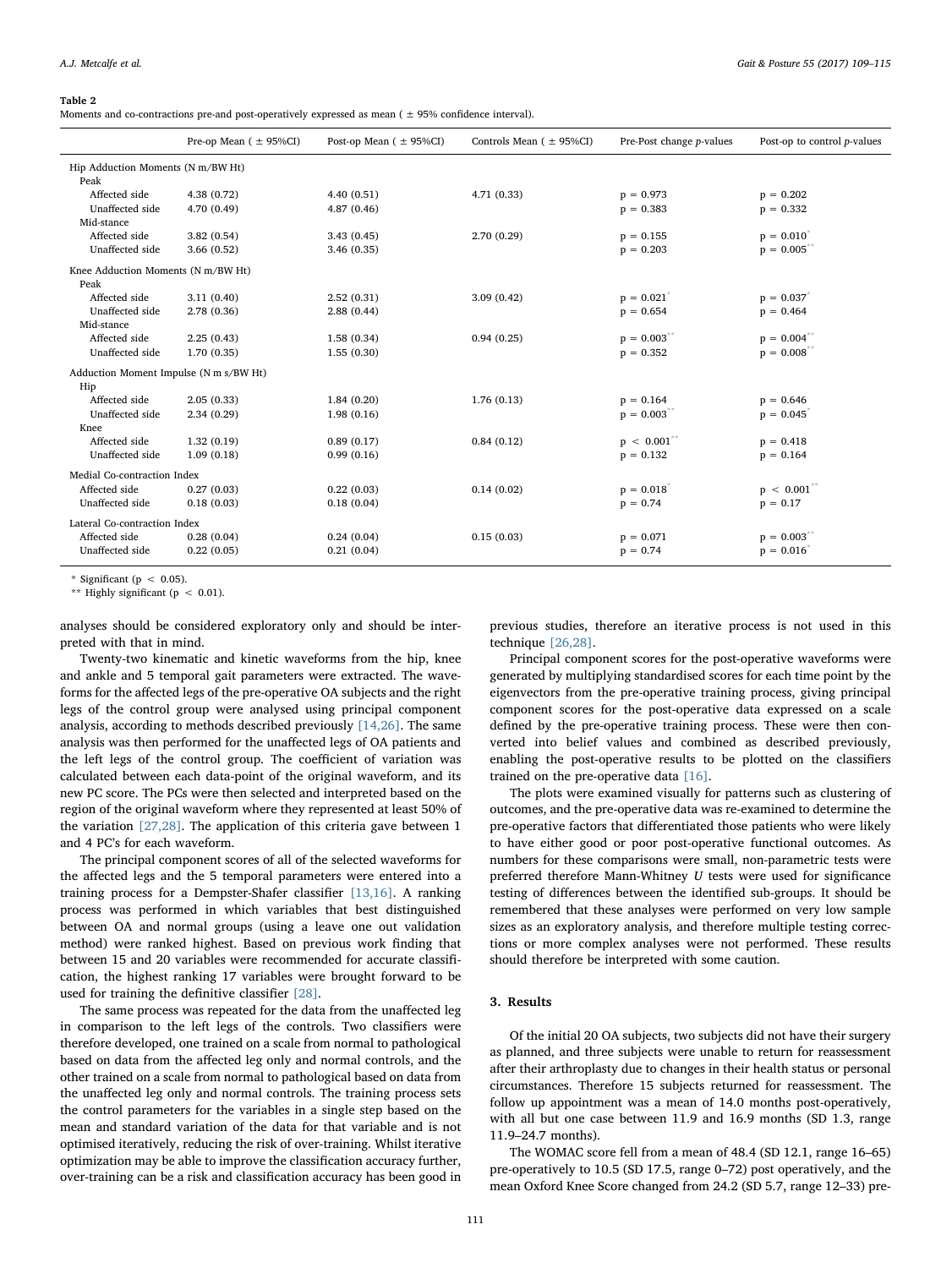<span id="page-3-0"></span>

Fig. 2. Cardiff Classifier results: a) and b) are from the training process (affected leg and unaffected leg respectively), showing the clear separation between the healthy (blue circles) and the OA subjects (red crosses). c) and d) demonstrate the change from pre-operative (red crosses) to post-operative (black squares) results (affected and unaffected legs respectively). (For interpretation of the references to colour in this figure legend, the reader is referred to the web version of this article.)

operatively to 40.8 (SD 8.5, range 12–48) post operatively. There were no early revisions and one re-operation, a manipulation under anaesthetic 3 months post-operatively for stiffness.

[Table 1](#page-1-1) documents temporal values and limb alignment in the OA subjects in comparison to the age-equivalent control group. Frontal plane moments at the knees and hips showed some improvement following surgery but did not return to normal [\(Table 2](#page-2-2)), particularly on the unaffected side. This was also true for co-contraction, although no improvement was seen in mean co-contraction on the unaffected side.

The highest ranked variable was hip power in both the affected and unaffected legs. The rankings and classification accuracies are included in the Supplementary material, as are charts comparing hip, knee and ankle powers (which were all highly ranked) between the groups. There were 2 mis-classifications at the affected leg and 3 mis-classifications at the unaffected leg [\(Fig. 2](#page-3-0)a and b). The classification accuracy for the pre-operative classifier was 95% for the affected leg and 92.5% for the unaffected leg.

In [Fig. 2c](#page-3-0)) and d), the post-operative data for the 15 OA subjects is plotted against the pre-operative data for the same 15 subjects. A point close to the B[OA] vertex would represent a high belief in OA function, a point close to B[NL] would represent a high belief in normal function, and a high B[Θ] would represent a high level of uncertainty in the data. Uncertainty can be the result of conflicts in the data or individual variables which do not differentiate well between categories [\[16\].](#page-5-7)

At the affected knee, two groups of post-operative functional outcome were seen, with eight subjects having moved well over to the normal half of the classifier and seven subjects remaining on the OA side of the classifier ([Fig. 2](#page-3-0)c). At the unaffected knee there were also two clusters of functional outcome seen, with seven patients having relatively normal function, whereas eight patients demonstrated a pattern that was more typical of OA [\(Fig. 2d](#page-3-0)). One subject changed to the normal half based on the affected leg but did not cross the midline in the unaffected leg.

When the pre-operative results for these clusters were examined, the clusters did not differ significantly in terms of BMI ( $p = 0.456$ ), pre-op Oxford score ( $p = 0.259$ ) or pre-op WOMAC score ( $p = 0.902$ ) but there was a non-significant trend towards a difference in age (mean 64.9 for good response group and 71.9 for poor response group,  $p = 0.053$ ) and significant differences in pre-operative belief in OA (mean 0.550 for good response group and 0.841 for poor response group,  $p = 0.017$ ), belief in normal function (mean 0.173 for good response group and  $0.022$  for poor response group,  $p = 0.026$ ) and belief in uncertainty (mean 0.278 for good response group and 0.137 for poor response group,  $p = 0.017$ ).

A pre-operative belief in OA of 0.7 was identified as the threshold above which poor pre-operative function could be expected in both legs. At the affected knee, a cut off of pre-operative function of B [OA] < 0.7 determined whether the post-operative score was in the 'normal' or 'osteoarthritic' half of the classifier 13 out of 15 times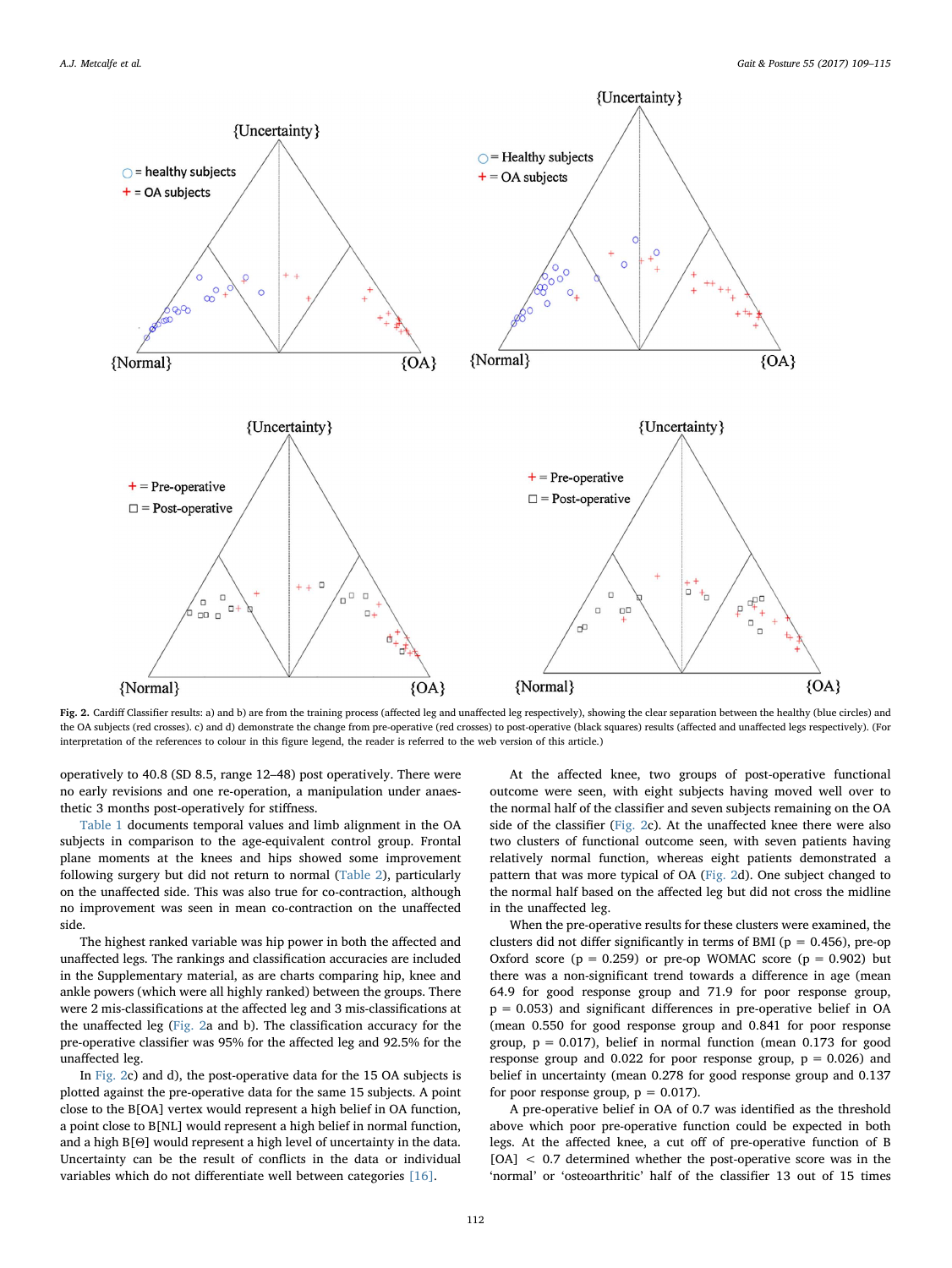<span id="page-4-0"></span>

Fig. 3. The use of thresholds to define post-operative results according to pre-operative results at a) the affected leg and b) the unaffected leg. Pre-operative (red cross) and post-operative (black square) objectively assessed function is plotted for those with 'poor' pre-op function (defined as B[OA] > 0.7) on the left and 'good' pre-op function (B[OA] < 0.7) on the right. The thick dashed line represents B[OA] = 0.7. (For interpretation of the references to colour in this figure legend, the reader is referred to the web version of this article.)

([Fig. 3](#page-4-0)a). Using data from the unaffected limb, this was only slightly less effective, as a cut-off of pre-operative function of B[OA] < 0.7 determined whether the post-operative score was in the 'normal' or 'osteoarthritic' half of the classifier 12 out of 15 times [\(Fig. 3b](#page-4-0)).

### 4. Discussion

Knee OA is classically referred to as an 'asymmetric arthropathy' however gait changes in knee OA show high levels of symmetry, even when only one knee is affected.

After knee replacement, moments at the affected knee fell significantly whilst the change was variable at the unaffected leg, with only a moderate change overall. It would be prudent to advise patients that 'protecting the other knee' is not a valid reason for progressing with knee replacement based on this data. This was a highly selected cohort of patients without contralateral knee or hip pain and despite the successful treatment of their painful knee, gait abnormalities persist.

Gait changes in knee OA should not be simply considered 'antalgic', implying that one leg compensates for the other, but instead are characterised by bilateral reductions in peak joint powers, changes in the ground reaction vector, reduced gait speed, and abnormal muscle co-contractions. These changes are sufficiently consistent that the gait patterns can be distinguished mathematically using data from either the affected or unaffected knee, without any input data other than gait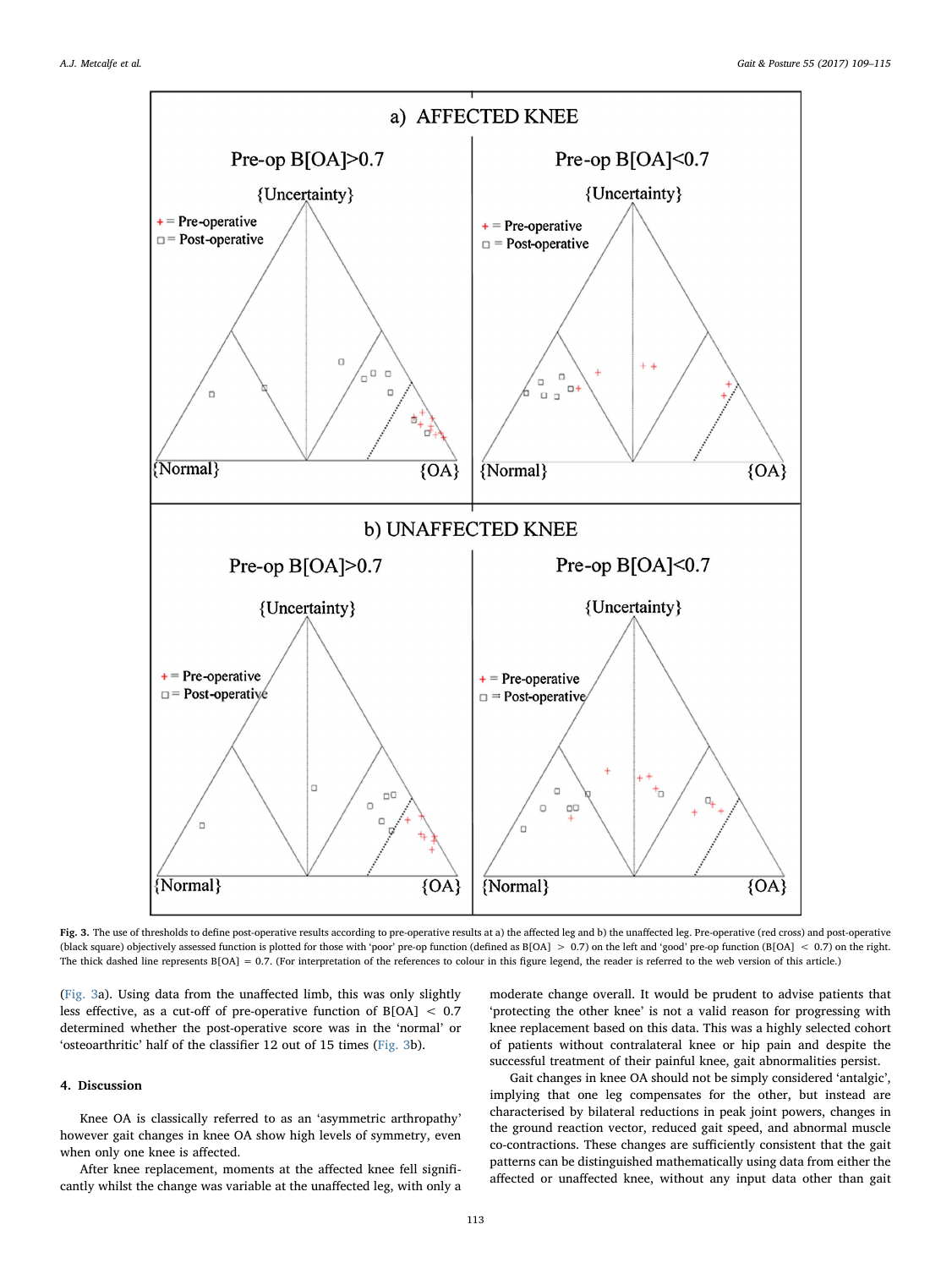waveforms and temporal data. Post-operatively, function improves in the majority, but the magnitude of recovery varies significantly between individuals and it often does not normalise.

Recovery of objectively measured function was remarkably predicable in this study and strongly dependent upon pre-operative function, with a threshold set in the pre-operative data able to correctly predict whether subjects would return to the normal half of the classifier postoperatively with 87% accuracy using pre-operative data from the affected leg and with 80% accuracy using data from the unaffected leg. This data may be valuable in developing predictive models in the future, allowing clinicians to set better thresholds for patient-specific treatment decisions. It also raises the importance of addressing biomechanical abnormalities pre-operatively with focused rehabilitation, as better function before surgery would be likely to improve function after surgery.

The study has a number of weaknesses which should be acknowledged. The cohort was a highly selected group of patients with single joint disease. This had the advantage of ensuring that abnormal biomechanics in the other knee could not be due to either deformity or pain, as the presence of either (even small amounts of pain, ache or 'niggle') were strict exclusion criteria to the study and this was confirmed by formal clinical examination. As such, a radiograph of the other knee was not indicated, avoiding the additional radiation dose, as a normally aligned knee without pain should have no effect on gait. However, further work is required to determine whether these findings can be generalised to the broader knee OA population who often have some degree of pain elsewhere.

The use of a strictly defined study population allowed for a detailed analysis of the biomechanics of both the affected and the unaffected limb, but it also resulted in a study with a small sample size. This should be considered carefully when analysing these results, especially when comparing the two clusters of outcomes where numbers for the analysis were very low. The analysis should be treated as exploratory only and multiple testing corrections were not performed as they may be considered too conservative. A study such as this should be considered hypothesis generating and should stimulate future work to confirm or refute the findings.

The recovery of function is variable between patients and this is demonstrated in this study, where two clusters of functional outcome were seen. Whilst the midline of the classifier was used to define the two groups, this is an arbitrary marker and different thresholds may be more appropriate to different patient cohorts. Also, the development of a threshold in this study was performed post hoc and future studies are required to test this observation on new patients using thresholds that have been identified a priori. The pre-operative data was also used to train the classifier, and future analysis may be better performed with a distinct training set. Further analysis on large, less selected, more representative cohorts is planned for the future.

### 5. Conclusion

Gait is consistently abnormal in unilateral severe knee OA, and the changes are observed in both the affected and unaffected legs. Postoperative recovery in gait is highly variable, but the resolution of normal gait can be predicted pre-operatively in the majority of individuals, raising the possibility of developing thresholds for surgery or pre-operative training aimed at optimising outcome in the future.

### Conflicts of interest

There are no conflicts of interest to declare.

### Acknowledgements

The study was kindly funded by a research grant from Betsi Cadwaladr University Health Board, who also acted as sponsors for

the study. Gait analysis was performed at The Orthotic Research and Locomotor Assessment Unit (ORLAU), part of the Robert Jones and Agnes Hunt Orthopaedic and District Hospital NHS Trust in Oswestry. The classification work was performed as part of the Arthritis Research UK Biomechanics and Bioengineering Centre at Cardiff University, Arthritis Research UK Grant number 18461.

### Appendix A. Supplementary data

Supplementary data associated with this article can be found, in the online version, at <http://dx.doi.org/10.1016/j.gaitpost.2017.04.008>.

#### References

- <span id="page-5-0"></span>[1] A.J. Metcalfe, M.L.E. Andersson, R. Goodfellow, C.A. Thorstensson, Is knee osteoarthritis a symmetrical disease? Analysis of a 12 year prospective cohort study, BMC Musculoskelet. Disord. 13 (2012) 1, [http://dx.doi.org/10.1186/1471-2474-](http://dx.doi.org/10.1186/1471-2474-13-153) [13-153.](http://dx.doi.org/10.1186/1471-2474-13-153)
- [2] R.K. Jones, G.J. Chapman, A.H. Findlow, L. Forsythe, M.J. Parkes, J. Sultan, D.T. Felson, A new approach to prevention of knee osteoarthritis: reducing medial load in the contralateral knee, J. Rheumatol. 40 (2013) 309–315, [http://dx.doi.org/](http://dx.doi.org/10.3899/jrheum.120589) [10.3899/jrheum.120589.](http://dx.doi.org/10.3899/jrheum.120589)
- [3] A. Nishimura, M. Hasegawa, K. Kato, T. Yamada, A. Uchida, A. Sudo, Risk factors for the incidence and progression of radiographic osteoarthritis of the knee among Japanese, Int. Orthop. 35 (2011) 839–843, [http://dx.doi.org/10.1007/s00264-010-](http://dx.doi.org/10.1007/s00264-010-1073-x) [1073-x.](http://dx.doi.org/10.1007/s00264-010-1073-x)
- <span id="page-5-1"></span>[4] M.a. Ritter, K.D. Carr, E.M. Keating, P.M. Faris, Long-term outcomes of contralateral knees after unilateral total knee arthroplasty for osteoarthritis, J. Arthroplast. 9 (1994) 347–349, [http://dx.doi.org/10.1016/0883-5403\(94\)90043-4.](http://dx.doi.org/10.1016/0883-5403(94)90043-4)
- [5] [M. McMahon, J.A. Block, The risk of contralateral total knee arthroplasty after knee](http://refhub.elsevier.com/S0966-6362(17)30120-0/sbref0025) [replacement for osteoarthritis, J. Rheumatol. 30 \(2003\) 1822](http://refhub.elsevier.com/S0966-6362(17)30120-0/sbref0025)–1824. 0315162X-30- [1822 \[pii\].](http://refhub.elsevier.com/S0966-6362(17)30120-0/sbref0025)
- <span id="page-5-2"></span>[6] A. Mündermann, C.O. Dyrby, T.P. Andriacchi, Secondary gait changes in patients with medial compartment knee osteoarthritis: increased load at the ankle, knee, and hip during walking, Arthritis Rheum. 52 (2005) 2835–2844, [http://dx.doi.org/10.](http://dx.doi.org/10.1002/art.21262) [1002/art.21262.](http://dx.doi.org/10.1002/art.21262)
- [7] J.L. Astephen, K.J. Deluzio, G.E. Caldwell, M.J. Dunbar, Biomechanical changes at the hip, knee, and ankle joints during gait are associated with knee osteoarthritis severity, J. Orthop. Res. 26 (2008) 332–341, [http://dx.doi.org/10.1002/jor.20496.](http://dx.doi.org/10.1002/jor.20496)
- [8] J.L. Astephen, K.J. Deluzio, Changes in frontal plane dynamics and the loading response phase of the gait cycle are characteristic of severe knee osteoarthritis application of a multidimensional analysis technique, Clin. Biomech. (Bristol, Avon) 20 (2005) 209–217, [http://dx.doi.org/10.1016/j.clinbiomech.2004.09.007.](http://dx.doi.org/10.1016/j.clinbiomech.2004.09.007)
- [9] K. Briem, L. Snyder-Mackler, Proximal gait adaptations in medial knee OA, J. Orthop. Res. 27 (2009) 78–83, [http://dx.doi.org/10.1002/jor.20718.](http://dx.doi.org/10.1002/jor.20718)
- <span id="page-5-3"></span>[10] J.A. McClelland, K.E. Webster, J.A. Feller, Gait analysis of patients following total knee replacement: a systematic review, Knee 14 (2007) 253–263, [http://dx.doi.](http://dx.doi.org/10.1016/j.knee.2007.04.003) [org/10.1016/j.knee.2007.04.003.](http://dx.doi.org/10.1016/j.knee.2007.04.003)
- [11] J.a. McClelland, K.E. Webster, J.a. Feller, H.B. Menz, Knee kinetics during walking at different speeds in people who have undergone total knee replacement, Gait Posture 32 (2010) 205–210, [http://dx.doi.org/10.1016/j.gaitpost.2010.04.009.](http://dx.doi.org/10.1016/j.gaitpost.2010.04.009)
- [12] F. Catani, A. Ensini, C. Belvedere, A. Feliciangeli, M.G. Benedetti, A. Leardini, S. Giannini, In vivo kinematics and kinetics of a bi-cruciate substituting total knee arthroplasty: a combined fluoroscopic and gait analysis study, J. Orthop. Res. 27 (2009) 1569–1575, [http://dx.doi.org/10.1002/jor.20941.](http://dx.doi.org/10.1002/jor.20941)
- <span id="page-5-5"></span>[13] L. Jones, C.a Holt, An objective tool for assessing the outcome of total knee replacement surgery, Proc. Inst. Mech. Eng. Part H J. Eng. Med. 222 (2008) 647–655, [http://dx.doi.org/10.1243/09544119JEIM316.](http://dx.doi.org/10.1243/09544119JEIM316)
- <span id="page-5-4"></span>[14] K.J. Deluzio, U.P. Wyss, B. Zee, P.A. Costigan, C. Serbie, Principal component models of knee kinematics and kinetics: normal vs. pathological gait patterns, Hum. Mov. Sci. 16 (1997) 201–217, [http://dx.doi.org/10.1016/S0167-9457\(96\)00051-6.](http://dx.doi.org/10.1016/S0167-9457(96)00051-6)
- [15] K.J. Deluzio, J.L. Astephen, Biomechanical features of gait waveform data associated with knee osteoarthritis: an application of principal component analysis, Gait Posture 25 (2007) 86–93, [http://dx.doi.org/10.1016/j.gaitpost.2006.01.007.](http://dx.doi.org/10.1016/j.gaitpost.2006.01.007)
- <span id="page-5-7"></span>[16] L. Jones, M.J. Beynon, C.a. Holt, S. Roy, An application of the Dempster-Shafer theory of evidence to the classification of knee function and detection of improvement due to total knee replacement surgery, J. Biomech. 39 (2006) 2512–2520, [http://dx.doi.org/10.1016/j.jbiomech.2005.07.024.](http://dx.doi.org/10.1016/j.jbiomech.2005.07.024)
- [17] G.M. Whatling, S.L. Evans, C.a. Holt, Comparing different data collection and analysis techniques for quantifying healthy knee joint function during stair ascent and descent, Proc. Inst. Mech. Eng. Part H J. Eng. Med. 223 (2009) 981–990, [http://](http://dx.doi.org/10.1243/09544119JEIM648) [dx.doi.org/10.1243/09544119JEIM648.](http://dx.doi.org/10.1243/09544119JEIM648)
- [18] G.M. Whatling, H.V. Dabke, C.a. Holt, L. Jones, J. Madete, P.M. Alderman, P. Roberts, Objective functional assessment of total hip arthroplasty following two common surgical approaches: the posterior and direct lateral approaches, Proc. Inst. Mech. Eng. Part H J. Eng. Med. 222 (2008) 897–905, [http://dx.doi.org/10.1243/](http://dx.doi.org/10.1243/09544119JEIM396) [09544119JEIM396.](http://dx.doi.org/10.1243/09544119JEIM396)
- <span id="page-5-6"></span>[19] A.J. Metcalfe, C. Stewart, N. Postans, A.L. Dodds, C.A. Holt, A.P. Roberts, The effect of osteoarthritis of the knee on the biomechanics of other joints in the lower limbs, Bone Joint J. 95-B (2013) 348–353, [http://dx.doi.org/10.1302/0301-620x.95b3.](http://dx.doi.org/10.1302/0301-620x.95b3.30850) [30850.](http://dx.doi.org/10.1302/0301-620x.95b3.30850)